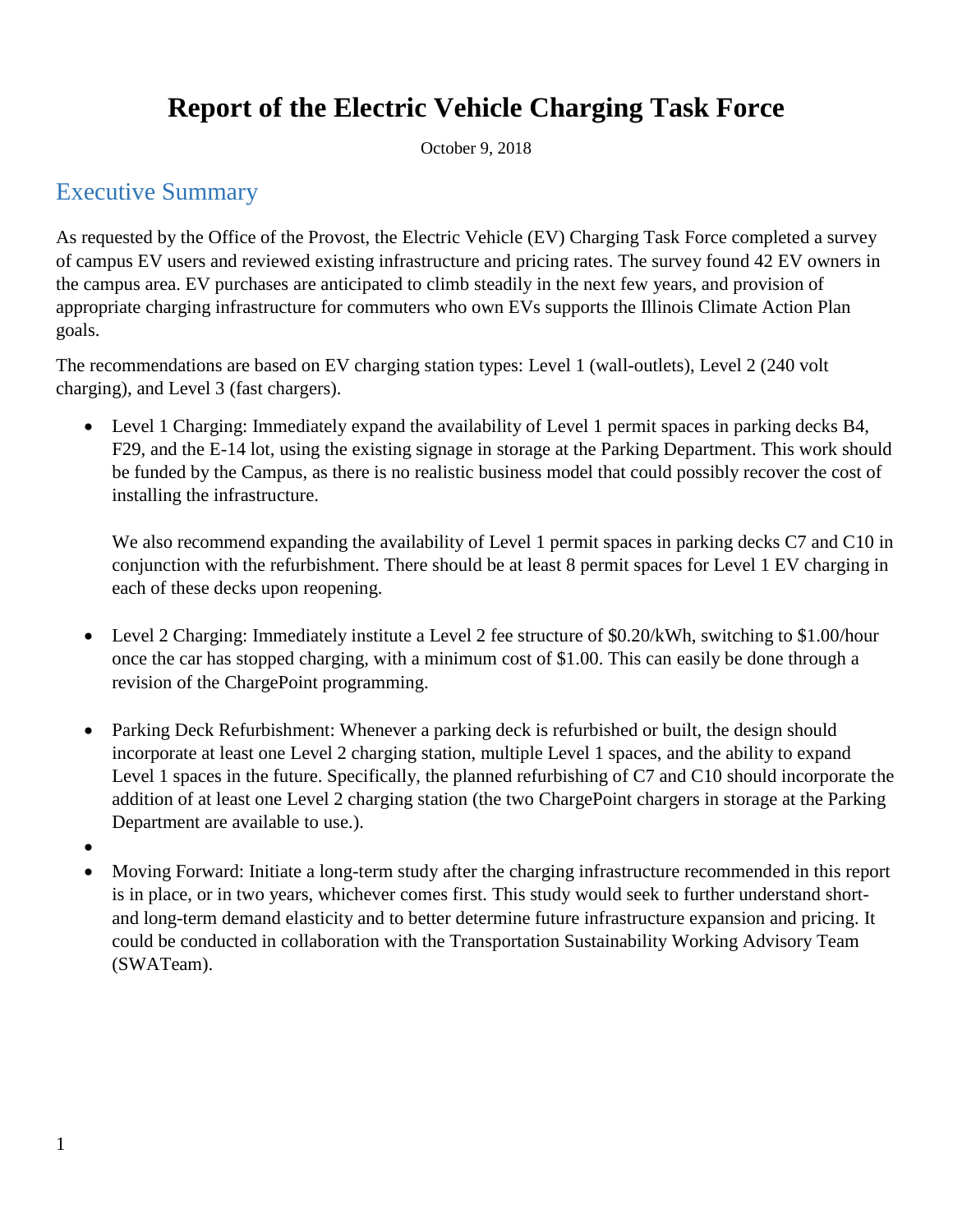## Introduction

The mission of the University of Illinois at Urbana-Champaign is to enhance the lives of citizens in Illinois, across the nation, and around the world through our leadership in learning, discovery, innovation, engagement, and economic development. The Illinois Climate Action Plan (iCAP) is the strategic plan for improving campus sustainability and meeting the Climate Leadership Commitments. The iCAP objectives for transportation range from offsetting air-travel emissions to implementing the Campus Bicycle Plan, with the goal to eliminate transportation-related emissions. One potential strategy in the iCAP is to support public-use electric vehicle (EV) charging.

#### Task Force Overview

On February 2, 2018, Provost Andreas Cangellaris formed the Electric Vehicle Charging Task Force "to make recommendations on what steps should be taken by the university, both now and in the future, to make EV charging available to commuters."

The specific tasks were as follows:

- 1. Survey the campus EV community to help determine what EV charging infrastructure would be the most useful and cost effective.
- 2. Review the existing EV charging infrastructure and rate structure and recommend changes that should be made immediately, near the beginning of FY 2019.
- 3. Make recommendations on what investments the University should make to support EV charging over the next five years.
- 4. Estimate costs and develop a funding model for those investments.
- 5. Develop a plan to allow ongoing monitoring of the use of the EV charging infrastructure.

Task Force Members:

- Scott Willenbrock, Chair
- Michelle Wahl, Director of Parking
- Morgan White, Associate Director, Sustainability, F&S
- Paul Foote, Utilities & Energy Services, F&S
- Peter Varney, Director of Transportation and Automotive Services, F&S
- Rob Fritz, Director of Facilities, Beckman Institute
- Ben McCall, Professor, Chemistry
- Yanfeng Ouyang, Professor, Civil and Environmental Engineering
- Philip Krein, Professor Emeritus, Electrical and Computer Engineering
- Scott Greene, student

The Task Force met ten times during Spring 2018. This report summarizes their findings.

### Overview of EV Benefits

Electric vehicles are desirable to campus in several respects. They emit no local pollution and are much quieter than conventional cars, so their use enhances the campus environment. They emit less carbon dioxide per mile driven than their conventional gasoline-powered counterparts,  $30 - 40\%$  less in our electrical grid region. This advantage will become even greater as our regional electric grid continues to become cleaner. Eventually, most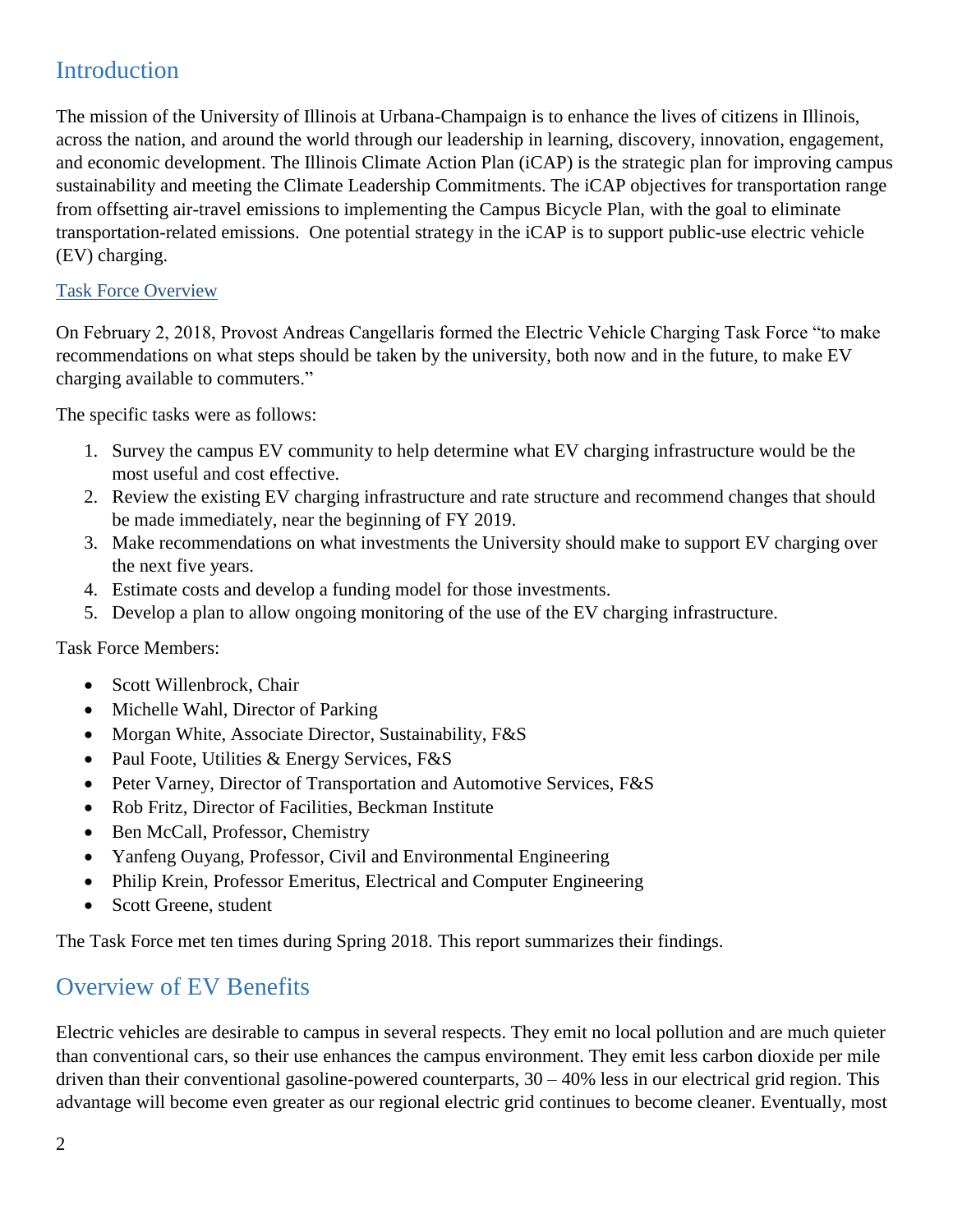light-duty vehicles will need to be electric if the world is to drastically cut its carbon emissions.<sup>i</sup> For these reasons campus should encourage the use of electric vehicles.

There are two major classes of EVs that require charging infrastructure: pure electric and plug-in hybrid electric vehicles.<sup>ii</sup> Both types of EV's are already present on campus. Pure EV's typically have a range greater than 100 miles. The electric range of a plug-in hybrid is typically 50 miles or less, but it has a conventional engine to extend its range. The full distance for EVs before needing to recharge currently ranges from 25 miles (Prius plug-in) to 335 miles (Tesla Model S) on a full charge.

Nationally, EV purchases are increasing, and the rate of growth is anticipated to climb steadily in the next few years. Although currently less than 1% of all car sales in the US are EVs, a recent survey by AAA<sup>iii</sup> expects that number to increase to 20% within the next five years. Supporting the AAA survey, Green Car Reports<sup>iv</sup> found that 19% of their respondents agree with the AAA survey, 37% anticipated EV purchases more likely to be only 10% of all cars, and the least optimistic respondents coming in at 2% of US vehicle sales. This suggests EV sales in the US will, at a minimum, more than double in the next five years.

The EV industry is still in its infancy, and it is changing rapidly. Innovations in battery and vehicle technologies, charging requirements, accessibility, and consumer interest continue, but one thing is certain: EVs are here to stay. Even oil giant BP is investing in technology that will enable charging to full capacity with a 5 minute fill time. BP's recent Energy Outlook, as quoted by GreenTEchMedia's' article shows the 2040 worldwide EV demand reaching 320 million or approximately 16% of total vehicle demand.

#### EV Charging Station Levels

The main types of EV charging options are typically categorized into three classes, dubbed Levels 1, 2, and 3. The following section provides a brief explanation of the three levels, and the recommendations of this committee are categorized into groups based on these different levels.

- Level 1 charging involves plugging into an ordinary 110 V outlet, just like a wall outlet in a home. Level 1 chargers typically yields just 4 miles of range per hour of charging; thus, a typical EV could acquire as much as 32 miles of range in an 8-hour work day. For a plug-in hybrid of limited EV range, this could make the difference between driving home in electric mode rather than gasoline mode.
- Level 2 charging involves special infrastructure with a higher voltage system and charger cables. These stations usually include the option to connect two vehicles at a time, with two charger cables available for use. Level 2 chargers can deliver up to 20 miles of range per hour of charging.
- Level 3 charging is direct current (DC) fast charging and can fully charge an EV in about an hour. Level 3 charging is useful for road trips, so the chargers are best located along major highways. Level 3 is useful for quick turnaround charging and would be best located near business/entertainment centers that provide activities for EV occupants.

## Existing EV Infrastructure and Rates for Commuters

Within the University District, the first EV charging station was installed at Enterprise Works in 2012.<sup>vi</sup> This station is primarily for the use of Research Park employees, and it requires checking in at the EnterpriseWorks desk to access the charging station. In 2014 the Parking Department installed public-access EV charging stations in several locations on campus, including both Level 1 and Level 2 options.

Level 1 EV charging is available in some parking areas, as listed in the following table. There is currently no fee for the use of these chargers, other than the normal cost of parking.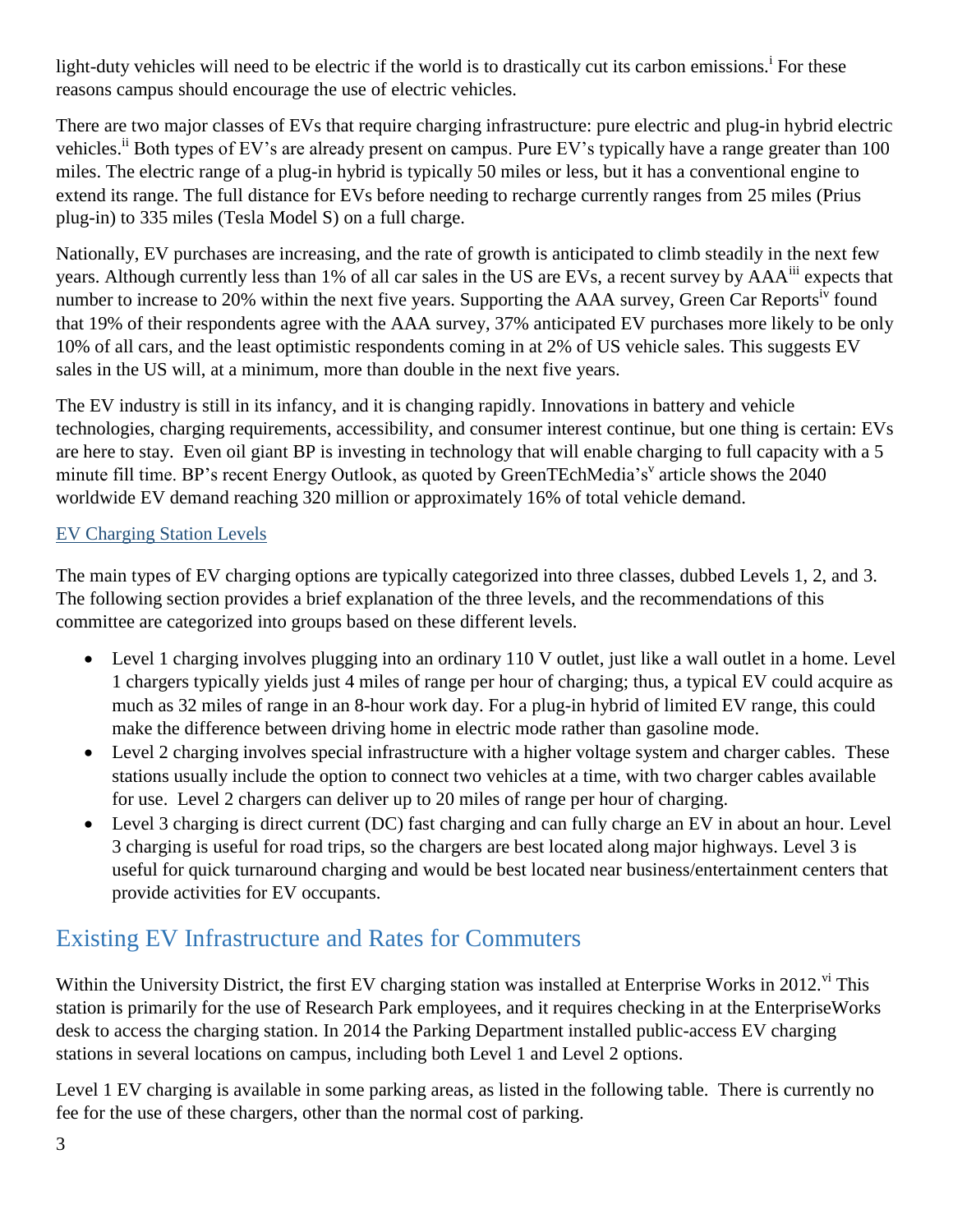| Parking         | Level $1#$ | Level $1#$                  |
|-----------------|------------|-----------------------------|
| Lot/Deck        | of permit  | of metered                  |
|                 | spaces     | spaces                      |
| <b>B4</b>       |            | 2                           |
| F <sub>29</sub> |            |                             |
| C <sub>7</sub>  | ⋂          | $\mathcal{D}_{\mathcal{L}}$ |
| C10             |            |                             |
| D <sub>5</sub>  |            | っ                           |

Level 2 EV charging stations, each with two charging ports, are located at the North Campus Parking Deck (B4), Alice Campbell Alumni Center (D22), and State Farm Center (E14), as summarized in the following table. The fee for charging at a Level 2 charger on campus is \$2.00/hour for the first four hours and \$8.00/hour for each additional hour. Of this fee, \$1.00/hour covers the normal cost of parking for a metered space.

| Parking<br>Lot/Deck | Level $2#$<br>of metered<br>spaces |  |
|---------------------|------------------------------------|--|
| <b>B4</b>           |                                    |  |
| D22                 | 2                                  |  |
| E14                 |                                    |  |

There are also Level 2 EV charging stations for university-owned car pool vehicles at the Garage and Car Pool and for visitors to the Institute for Sustainability, Energy, and Environment at the National Soybean Research Center, but these are not public-access charging stations. Similarly, there is a Level 2 EV charging station proposed for the Illini Union hotel visitors, which will not be public-access.

### Task Force Findings

A survey of present and future EV owners was distributed via Eweek, and the results helped inform the discussions of the Task Force. A second, student-focused, survey was also distributed, from which we learned that there are very few EVs owned by students at this time. Additionally, EV Task Force members visually audited the existing EV charging locations and reviewed the utilization records of the Level 2 charging stations managed by the Parking Department.

The Eweek survey had 75 respondents, almost entirely faculty and staff. Of these, 39 are EV owners, and 36 are considering EV ownership. The student survey had 19 student respondents, with 3 EV owners and relatively short commutes. These findings, along with the anecdotal evidence gathered by visiting various campus parking decks and lots, indicate that while there has been significant growth in EVs on campus since 2014, there are still a relatively small number of vehicles. Some expansion of the EV charging infrastructure is warranted, but it is too soon for a major expansion.

#### Level 1 EV Charging

The number of survey respondents who said they would use Level 1 charging was 61, and their average oneway commute was 11 miles. The cost of electricity to support the average one-way commute is about \$6/month. We considered the option of implementing a fee for Level 1 charging. After much discussion, we decided it is not worth the administrative effort at this time, as there are relatively few cars using Level 1 charging. We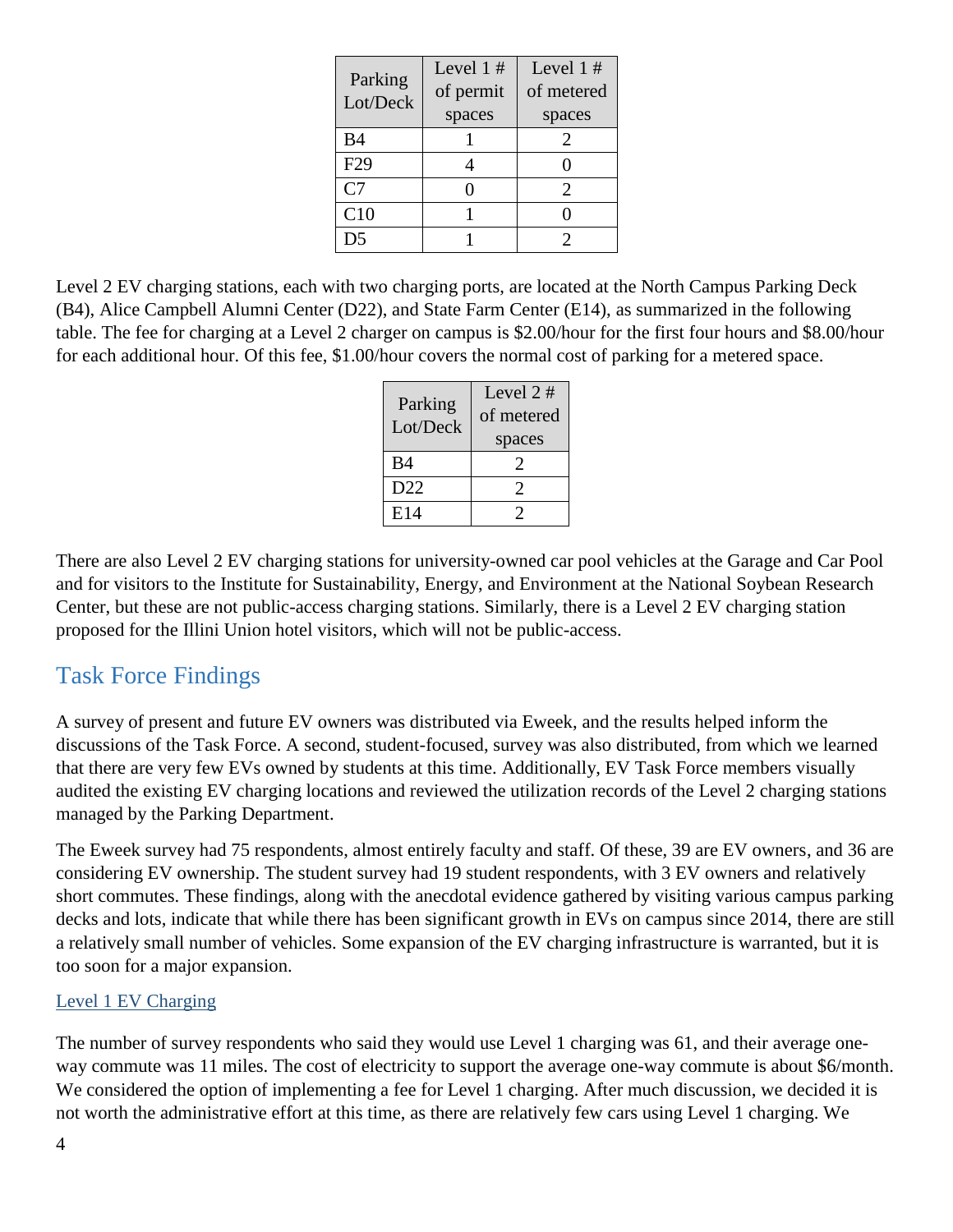concluded that it would be best to modestly expand the number of Level 1 outlets and continue to account for this cost as part of the standard parking fee. This can be revisited if and when the number of EVs on campus grows further. By continuing to provide Level 1 charging within the existing parking rates, we maintain the flexibility to impose a fee if the campus undertakes a significant expansion of Level 1 charging in the future.

EVs are still expensive compared with their conventional counterparts. By providing Level 1 charging, campus is incentivizing EV ownership, but not to the extent that the cost of EV ownership is less than that of a comparable conventional car.

Based on the survey, the parking decks/lots and the number of EVs currently using them are listed below. There were also some respondents that do not park in a specific deck/lot. Also listed are the number of Level 1 charging locations available in permit spaces and metered spaces.

| Parking<br>Lot/Deck | # of $EVs$<br>using them, | Level $1#$<br>of permit | Level $1#$<br>of metered |
|---------------------|---------------------------|-------------------------|--------------------------|
|                     | survey data               | spaces                  | spaces                   |
| B <sub>4</sub>      | 4                         | 1                       | 2                        |
| F <sub>29</sub>     | 5                         | 4                       |                          |
| C <sub>7</sub>      | 4                         |                         | 2                        |
| C10                 | 3                         | 1                       |                          |
| D <sub>5</sub>      | 5                         | 1                       | 2                        |
| E14                 | 4                         |                         |                          |
| E15                 | 4                         |                         |                          |
| <b>B21</b>          | 4                         |                         |                          |
| B <sub>2</sub>      | 3                         |                         |                          |
| B1                  | 2                         |                         |                          |

The first four listed above are parking decks, and all of the Level 1 charging permit spaces in those decks are used daily. These decks have a significant number of additional Level 1 outlets potentially available. However, some outlets are on the same circuit, and only one outlet on a circuit can be used before overloading the circuit.

The parking deck D5 (Krannert Center for the Performing Arts) has one Level 1 charging space available to permit holders, and it is unused, despite there being several EVs parking in that deck. There are no additional outlets available, so expanding the number of available outlets would require significant investment. Given these facts, it is not warranted to increase the number of Level 1 charging spaces in D5 at this time.

The lot E14 has two banks of Level 1 plugs at the north end already available and energized. These have been used for tailgating and could be repurposed for Level 1 charging. We considered the number of spaces that should be added in this lot, and we believe campus should start with two permit spaces in the northwest corner.

The remaining lots listed do not have easy access to Level 1 outlets, and installing them would be a significant expense that is not warranted at this time.

There are also several Level 1 charging spots with parking meters available for visitors (B4: 2; C7: 2; D5: 2). These are rarely used, so it is not warranted to expand their number at this time.

In addition, signage will be needed to indicate EV parking. The Parking Department has 13 signs in storage.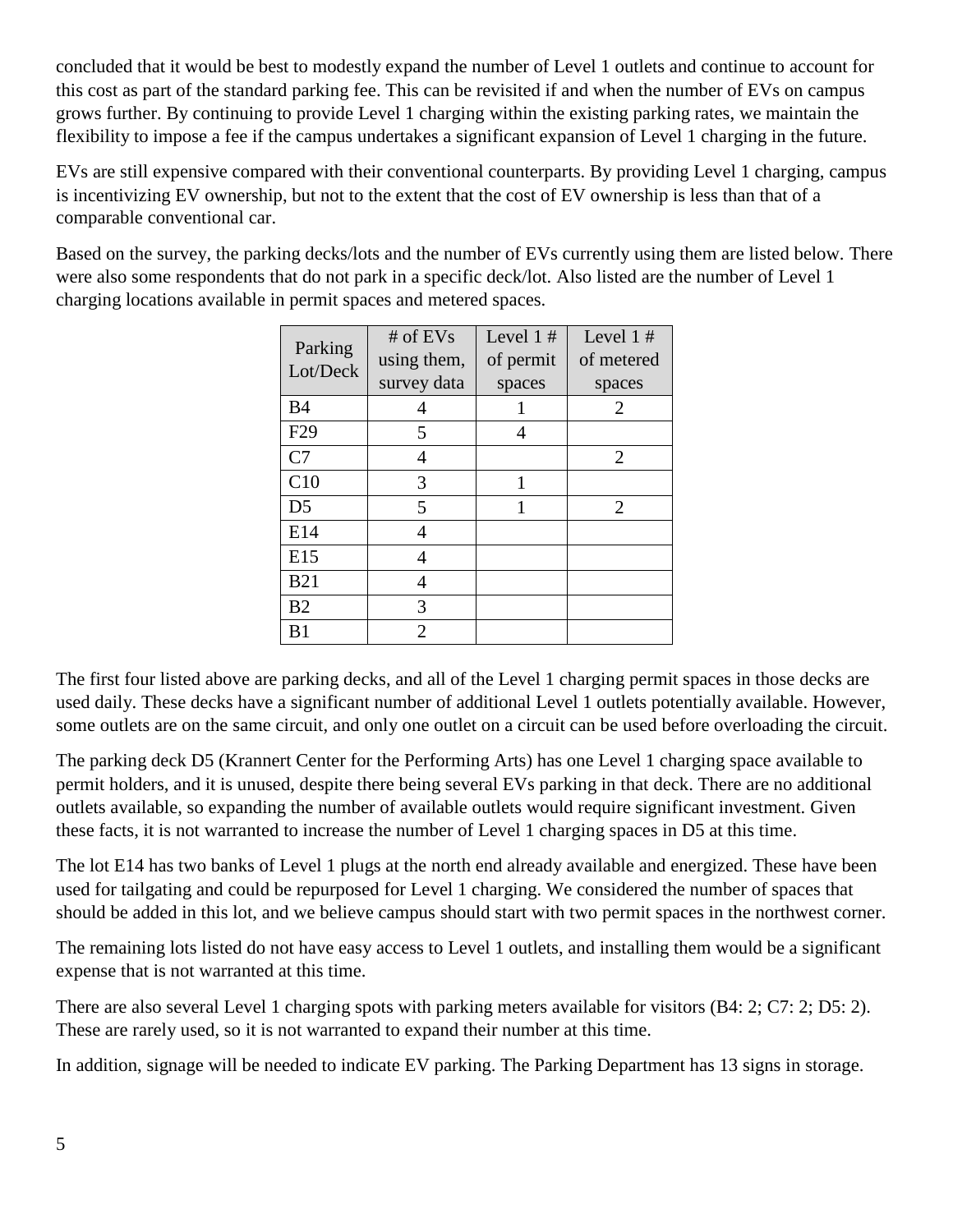#### Level 2 EV Charging

The Parking Department installed three Level 2 EV charging stations in 2014. These charging spaces are available to permit holders and visitors alike. The charging stations were purchased from ChargePoint, who charges a fee ranging from \$170.00 to \$285.00/year per charging station to administer them. This allows the Parking Department to set the fee structure of charging stations, collect revenues, and access data to monitor their use.

Of the 75 survey respondents, 48 said they would use Level 2 charging, but the ChargePoint charging stations have been only lightly used. In the past year each port has averaged about 8 hours of use per month. As stated earlier, the fee for charging is \$2.00/hour for the first four hours and \$8.00/hour for each additional hour.

In the second half of April 2018 the Parking Department offered free Level 2 charging to recognize Earth Month, and this was announced on Eweek. This resulted in a significant increase in use, up by a factor of more than three from the same period a year earlier. This suggests that the fee structure may be suppressing demand for Level 2 charging. Several comments from survey respondents support this viewpoint.

The ideal fee structure would maximize use of the charging stations while recovering the cost of the electricity and the ChargePoint administrative fee. The capital cost of installing the charging stations, borne by the Parking Department in 2014, runs in the tens of thousands of dollars, and there is no way to recover that cost from fees. The Parking Department has two additional ChargePoint stations in storage, but there is no significant demand for them at this time.

EVs charge at different rates depending on manufacturer and model, and a fee based on energy rather than time will attract more users. An EV owner pays about \$0.10/kWh for electricity at home. Implementing a fee structure of \$0.20/kWh would attract more users than the current \$2.00/hour fee and potentially generate enough income to cover the expense of electricity and the annual administration fee. Once the car is done charging, the fee could switch to a per hour fee of \$1.00/hour. There could also be a minimum fee of \$1.00. Most users are also permit holders so the hourly fee will encourage them to move their cars once they are done charging. There is not a lot of demand for Level 2 charging, so a larger fee (meant to encourage non-permit holders to move once fully charged) is not warranted at this time. Visitors may require many hours of charging, and once they are done charging the \$1.00/hour fee is the same as they would pay at a parking meter.

#### Level 3 EV Charging

The only Level 3 charging in Urbana-Champaign are the Tesla superchargers at the Meijer on North Prospect, and these are proprietary. As more EVs from other carmakers appear on the road, demand for Level 3 charging will increase. If EV ownership increases among students, campus could consider installing a Level 3 charger for students who do not have access to charging at their place of residence. At this time, however, no action on Level 3 charging is warranted on campus property.

### Concluding Recommendations

The EV Task Force recommends the following actions be taken:

 Level 1 Charging: Immediately expand the availability of Level 1 permit spaces in parking decks B4, F29, and the E-14 lot, using the existing signage in storage at the Parking Department. This work should be funded by the Campus, as there is no business model that could possibly recover the cost of installing the infrastructure.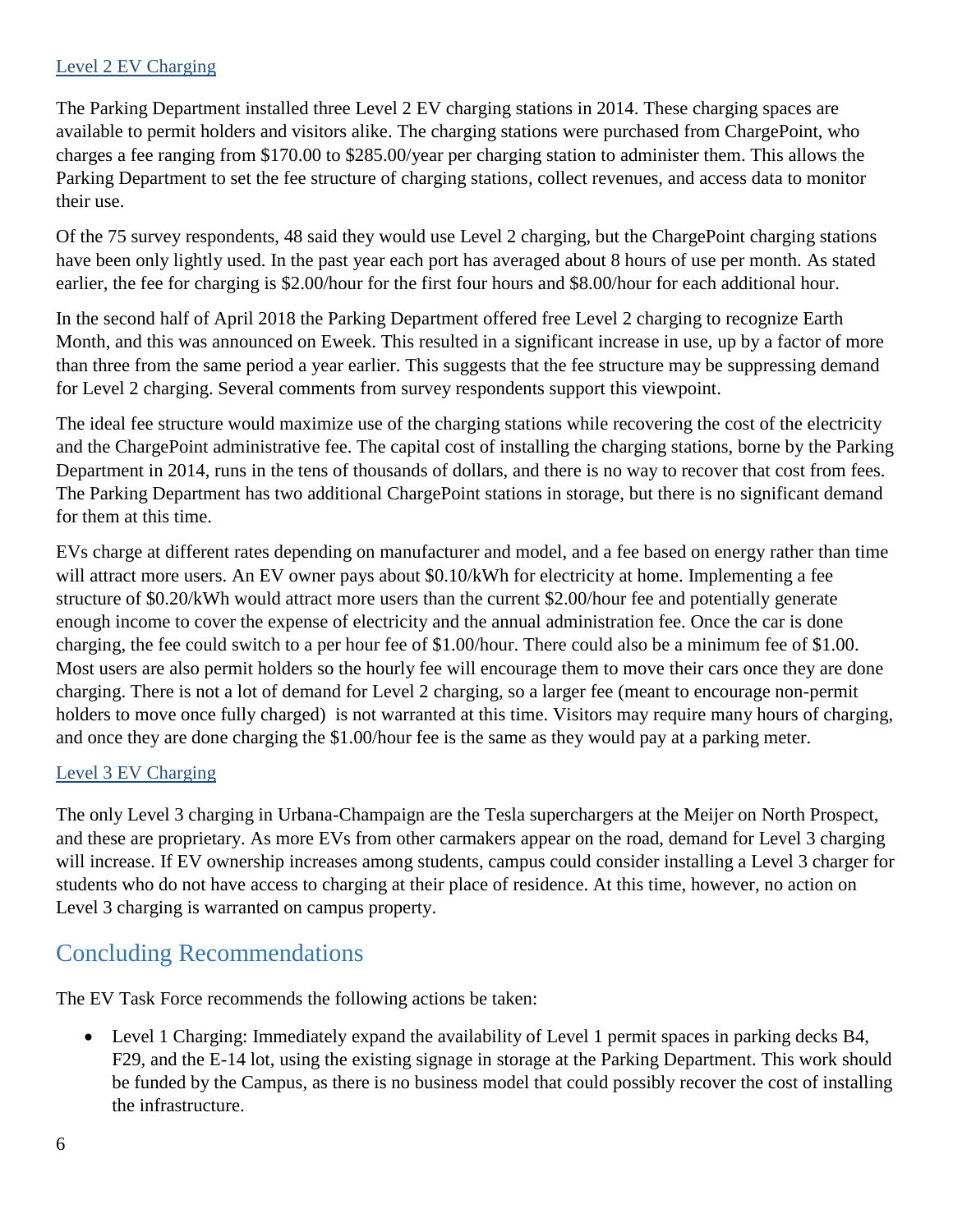We also recommend expanding the availability of Level 1 permit spaces in parking decks C7 and C10 in conjunction with the refurbishment. There should be at least 8 permit spaces for Level 1 EV charging in each of these decks upon reopening.

| Parking<br>Lot/Deck | # of $EVs$<br>using them, | Level $1#$<br>of permit | Level $1#$<br>of metered | <b>Additional</b><br>permit spaces | <b>Additional permit</b><br>spaces upon |
|---------------------|---------------------------|-------------------------|--------------------------|------------------------------------|-----------------------------------------|
|                     | survey data               | spaces                  | spaces                   | <b>Fall 2018</b>                   | refurbishment                           |
| <b>B4</b>           | 4                         |                         | $\overline{2}$           |                                    |                                         |
| F <sub>29</sub>     | 5                         | 4                       |                          | 5                                  |                                         |
| C7                  | 4                         |                         | $\overline{2}$           |                                    | 8                                       |
| C10                 | 3                         |                         |                          |                                    | 7                                       |
| D <sub>5</sub>      | 5                         |                         | $\overline{2}$           |                                    |                                         |
| E14                 | 4                         |                         |                          | $\mathbf 2$                        |                                         |
| E15                 | 4                         |                         |                          |                                    |                                         |
| <b>B21</b>          | 4                         |                         |                          |                                    |                                         |
| B2                  | 3                         |                         |                          |                                    |                                         |
| B1                  | っ                         |                         |                          |                                    |                                         |

- Level 2 Charging: Immediately institute a Level 2 fee structure of \$0.20/kWh, switching to \$1.00/hour once the car has stopped charging, with a minimum cost of \$1.00. This can easily be done through a revision of the ChargePoint programming.
- Parking Deck Refurbishment: Whenever a parking deck is refurbished or built, the design should incorporate at least one Level 2 charging station, multiple Level 1 spaces, and the ability to expand Level 1 spaces in the future. Specifically, the planned refurbishing of C7 and C10 should incorporate the addition of at least one Level 2 charging station (the two ChargePoint chargers in storage at the Parking Department are available to use
- Moving Forward: Initiate a long-term study after the charging infrastructure recommended in this report is in place, or in two years, whichever comes first. This study would seek to further understand shortand long-term demand elasticity and to better determine future infrastructure expansion and pricing. It could be conducted in collaboration with the Transportation Sustainability Working Advisory Team (SWATeam).

 $\bullet$  .